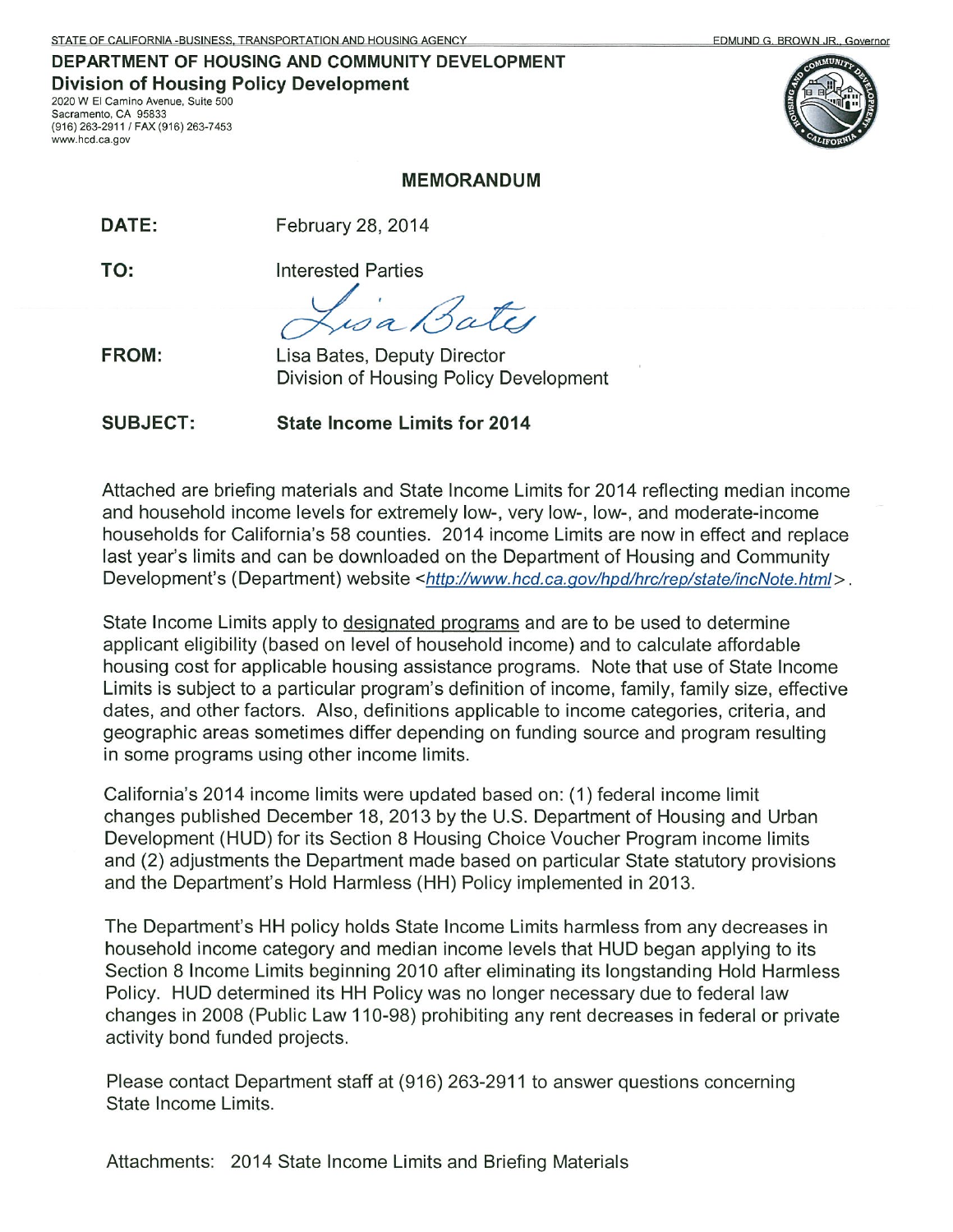## **Overview**

California Department of Housing and Community Development (HCD), pursuant to Health & Safety Code (H&SC) Section 50093(c), filed with the Office of Administrative Law 2014 State Income Limits. HCD updated its income limits based on Department of Housing and Urban Development (HUD) updates to its Section 8 Housing Choice Voucher Program that HUD released on December 18, 2013.

HUD annually updates Section 8 income limits to reflect changes in household income category levels and median income levels applicable to extremely-low, very-low, and lowincome households. California law specifies that its State Income Limits must be updated based on HUD updates to its Section 8 income limit levels. The Department also revises its State Income Limit levels to reflect the following: (1) adjustments, per State law, to some HUD county median income figures, (2) adjustments to some household income category and area median income levels to reflect HCD's February 2013 Hold Harmless (HH) Policy. This policy was implemented to replace HUD's HH Policy, discontinued in 2009, in maintaining income category and area median income levels at their highest achieved levels and (3) calculation of California's moderate-income household levels based on changes to county area median income levels.

Following are brief summaries of different methodologies used by HUD and HCD in updating income limits for different household income categories.

### **HUD Methodology**

Beginning with the FY 2013 Income Limits, HUD uses 40th percentile rents instead of Fair Market Rents (FMRs) that include 50th percentile areas, to calculate high housing cost areas. The purpose of this change is to prevent fluctuations in "Low-Income Housing Tax Credit Difficult Development Area" determinations that result solely from high housing cost income limit fluctuations as areas go in and out of the 50th percentile FMR program.

### *Extremely Low-Income*

This income category comprises households with a maximum income of 30 percent (30%) of HUD's median family income (MFI). HUD calculates extremely-low income limits based on very-low income limits. Extremely low-income limits reflect 60 percent of very-low income limits. However, HUD sets a floor based on minimum Supplemental Security Income (SSI).

### *Very Low-Income*

The maximum very-low income limit typically reflects 50 percent (50%) of MFI. HUD's MFI figure generally equals two times HUD's 4-person very low-income limit, except when HUD applies adjustments. HUD may adjust income limits for an area or county to account for conditions that warrant special considerations, referred to as exceptions. HUD may apply exceptions to areas with unusually high or low family income, uneven housing-cost-to-income relationships or historical exceptions. The following reflect HUD's explanations of adjustment increases and decreases contained in HUD's FY 2014 Income Limits Briefing Material: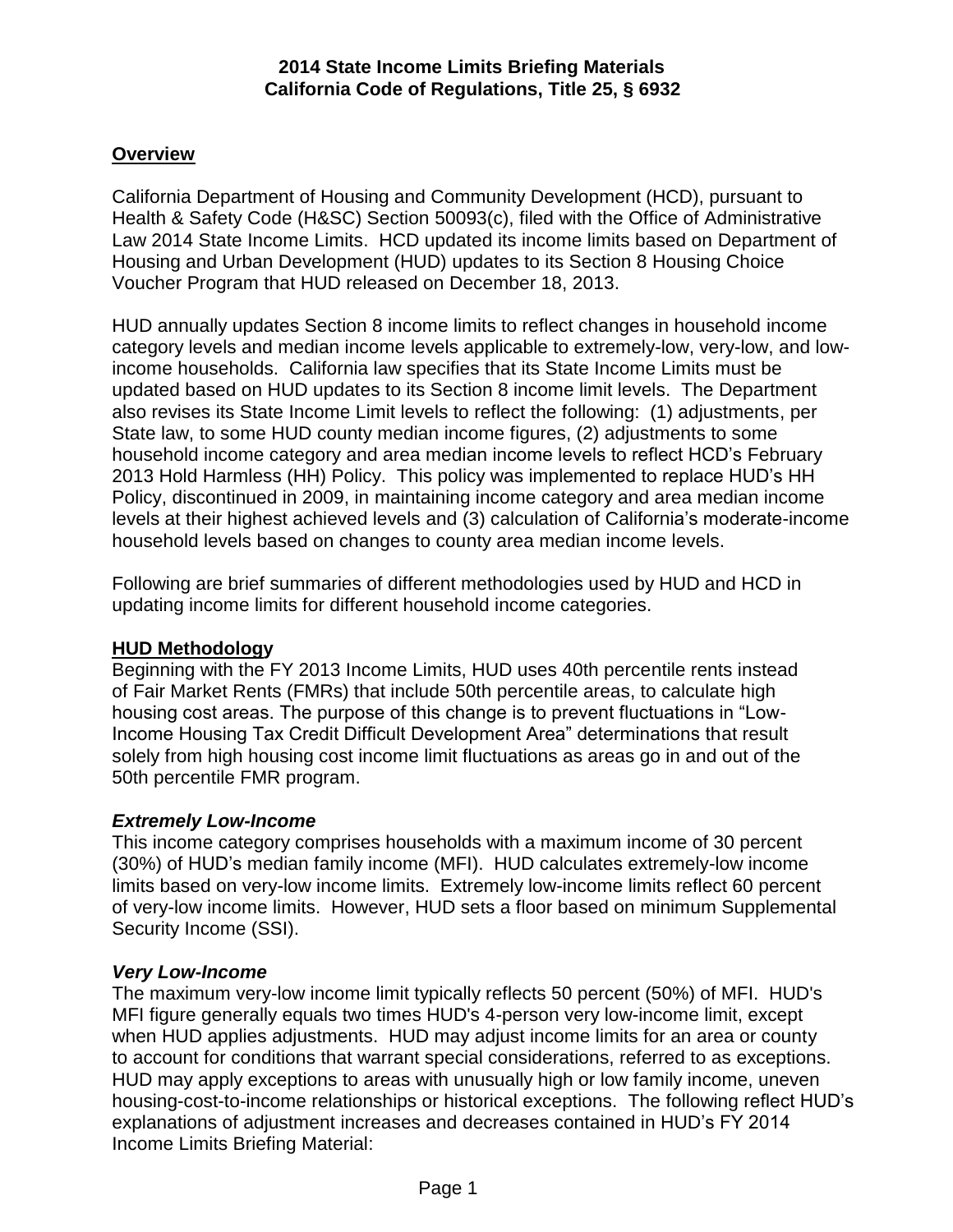Adjustment Increases:

HUD applies an increase, if the four-person very low-income limit would otherwise be less than the amount at which 35 percent (35%) of it equals 85 percent (85%) of the annualized two-bedroom Section 8 FMR (or  $40<sup>th</sup>$  percentile rent in  $50<sup>th</sup>$  percentile FMR areas). The purpose is to increase the income limit for areas where rental housing costs are unusually high in relation to the median income. Another reason for an increase is when the income limit is less than the relevant State non-metropolitan MFI. The four-person income limit is also increased, if it is less than 95 percent of last year's very low income limit.

HUD applies an increase to the four person income limit if it is less than the relevant State non-metropolitan median family income level. In addition, HUD restricts adjustments so income limits do not vary more than five percent (5%) of the previous year's very low-income figure. Very low-income limits are used as the base to calculate extremely-low and low-income limits.

## Adjustment Decreases:

HUD applies a decrease to the greater of 80 percent of the U.S. median family level (MFI), or the amount at which 30 percent of a four-person family's income equals 100 percent of the two-bedroom FMR (or  $40<sup>th</sup>$  percentile rent in 50<sup>th</sup> percentile FMR areas). The purpose is to decrease the income limit for areas of high median family income. The four-person income limit is reduced to the greater of 105 percent of last year's limit or twice the change in the national MFI estimate if that amount would be larger than five percent (5%).

HUD restricts adjustment increases and decreases to not vary more than five percent (5%) of the previous year's very low-income figure. Adjusted very low-income limits are used as the base to calculate extremely-low and low-income limits.

### *Low-Income*

In general, maximum income for low-income households reflects 80 percent (80%) of the MFI level. Most low-income limits represent the higher level of: (1) 80 percent of MFI or (2) 80 percent of State non-metropolitan median family income. However, due to adjustments that HUD sometimes makes, strictly calculating low-income limits as 80 percent of MFI could produce unintended anomalies inconsistent with statutory intent. HUD's briefing materials specify that, with some exceptions, the low-income limit reflects 160 percent of the very low-income limit. HUD may apply exceptions to areas with unusually high or low housing-costs-to-income relationships. An example of the result from HUD applying an exception to an area could be an increase to the low-income limit without an increase to the very low-income limit. In sum, an "80%" limit cannot be assumed to equal 80 percent of the AMI or 4-person median income limit nor 160 percent of the very low-income limit due to adjustments HUD may make.

# *Median Family Income*

Calculations of HUD's Section 8 Income Limits begin with the production of Median Family Income (MFI) estimates. The FY 2014 MFI estimates use 5-year American Community Survey (ACS) data (2007-2011), augmented by the 2011, 1-year ACS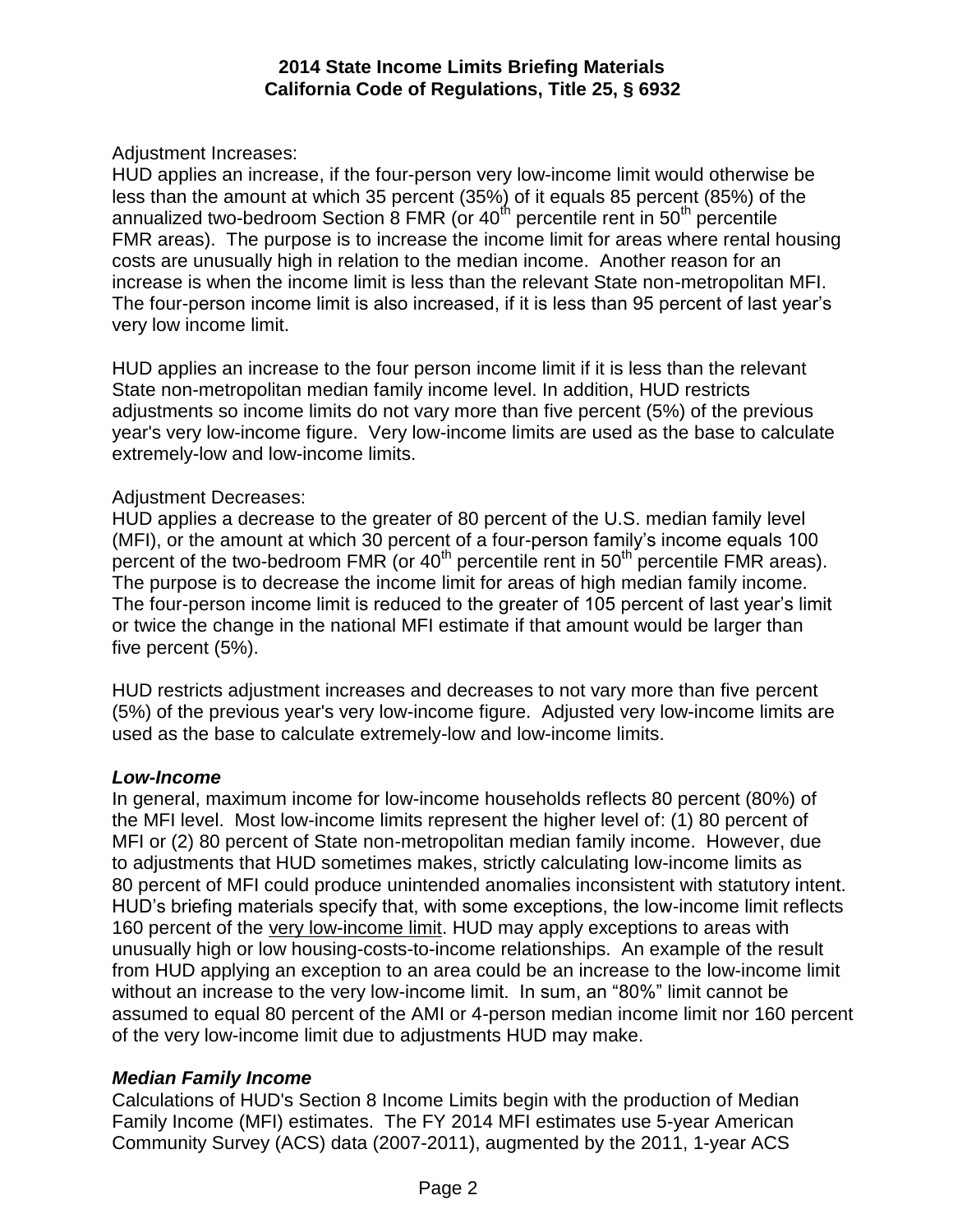estimate of MFI information and then updated with Consumer Price Index (CPI) data through the end of 2012. Upon HUD determining Median Family Income, very lowincome limits are then established and utilized to calculate extremely low- and lowincome limits.

# *Income Limit Calculations for Household Sizes Other Than 4-Persons*

Income limits for all income categories are adjusted for household size so that larger households have higher income limits than smaller households. For all income categories, income limits for household sizes other than 4-persons are calculated using the 4-person income limit as the base. HUD's adjustments use the following percentages, with results rounded to the nearest \$50 increment:

|  | Number of persons in Household: 1 |  |  |  |  |  |  |  |  |
|--|-----------------------------------|--|--|--|--|--|--|--|--|
|--|-----------------------------------|--|--|--|--|--|--|--|--|

Adjustments: 70% 80% 90% Base 108% 116% 124% 132%

## *Income Limit Calculations for Household Sizes Greater Than 8-Persons*

For households of more than eight persons, refer to the formula at the end of the table for 2013 Income Limits. Due to the adjustments HUD can make to income limits in a given county, table data should be the only method used to determine program eligibility. Arithmetic calculations are applicable only when a household has more than eight members.

**Reference:** FY 2014 HUD Income Limits Transmittal Notice PDR-2014-02 issued December 18, 2013 and HUD Income Limits Briefing Material dated December 1, 2013 <http://www.huduser.org/portal/datasets/il/il14/index.html>

### **HCD Methodology**

State law (Health & Safety Code sections) prescribes the methodology the Department uses to update its Official State Income Limits. The Department utilizes HUD's Section 8 Housing Choice Voucher Program Income Limits. HCD's methodology Involves: (1) increasing some counties' area median levels established by HUD, (2) increasing some 4-person very-low income limits established by HUD, (3) applying adjustments, pursuant to HCD's new State Income Limit Hold Harmless (HH) Policy implemented in 2013, to restore and maintain household income category and county area median income levels at the highest level achieved prior to any HUD decreases from discontinuing its HH Policy after 2009, and (4) determining income limit levels applicable to California's moderate-income households defined by State law as household income not exceeding 120 percent of county AMI.

### *Area Median Income*

HCD adjusts some county area median income (AMI) levels set by HUD in comparing and applying the higher of: (1) HUD's median family income figure applicable to counties with a metropolitan statistical area or (2) HUD's statewide median family income figure for non-metropolitan counties (\$57,900 reflecting highest 2012 level pursuant to the Department's new HH Policy).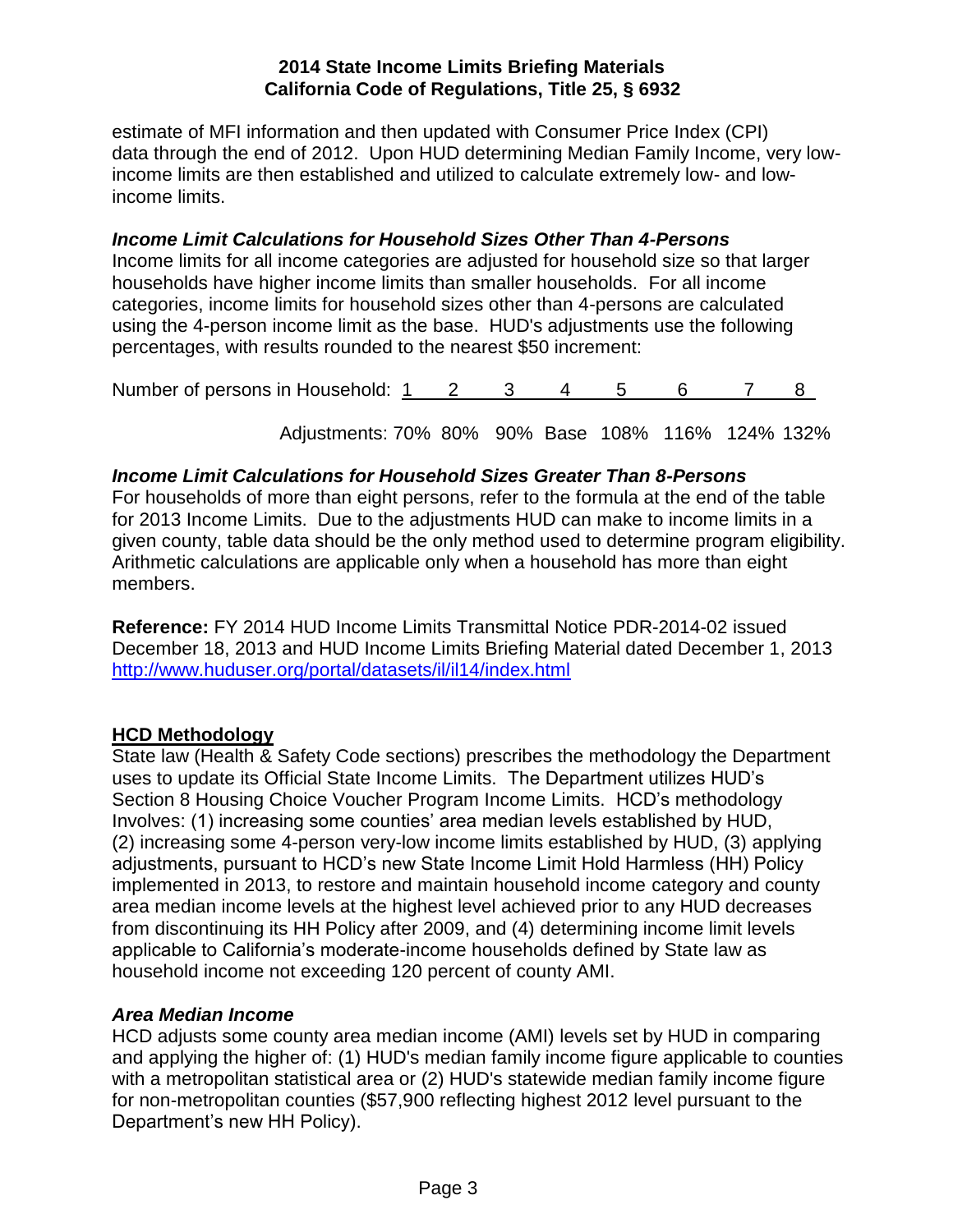### *4-person Median Income Calculation*

For a few counties, the Department increased HUD's 4-person very-low figure to equal the respective higher county AMI figure pursuant to HCD's HH Policy. Usually, HUD's 4-person median income figure reflects the county's AMI figure. However, because HUD sometimes makes adjustments, based on unusually high median family income, to decrease the 4-person very-low income limit, the Department makes adjustments so its calculation of the 4-person very-low income limit for each county is not less than HUD's median family income figure and, pursuant to HCD's HH Policy, not less than the highest level achieved in a prior year.

### *Moderate-Income Levels*

The Department is responsible for establishing California moderate-income limit levels. After calculating the 4-person area median income (AMI) level as previously described, the Department sets the maximum moderate income limit to equal 120 percent of county AMI.

## **Applicability of California's Official State Income Limits**

Applicability of these State Income Limits is subject to particular programs as program definitions of such factors as income, family, and household size, etc., vary. Some programs, such as Multifamily Tax Subsidy Projects (MTSPs), use different income limits.

For MTSPs, separate income limits apply per provisions of the Housing and Economic Recovery Act (HERA) of 2008 (Public Law 110-289). Income limits for MTSPs are used to determine qualification levels as well as set maximum rental rates for projects funded with tax credits authorized under Section 42 of the Internal Revenue Code (Code). Also, MTSP income limits apply to projects financed with tax exempt housing bonds issued to provide qualified residential rental development under Section 142 of the Code. These income limits are available at this weblink [http://www.huduser.org/datasets/mtsp.html.](http://www.huduser.org/datasets/mtsp.html)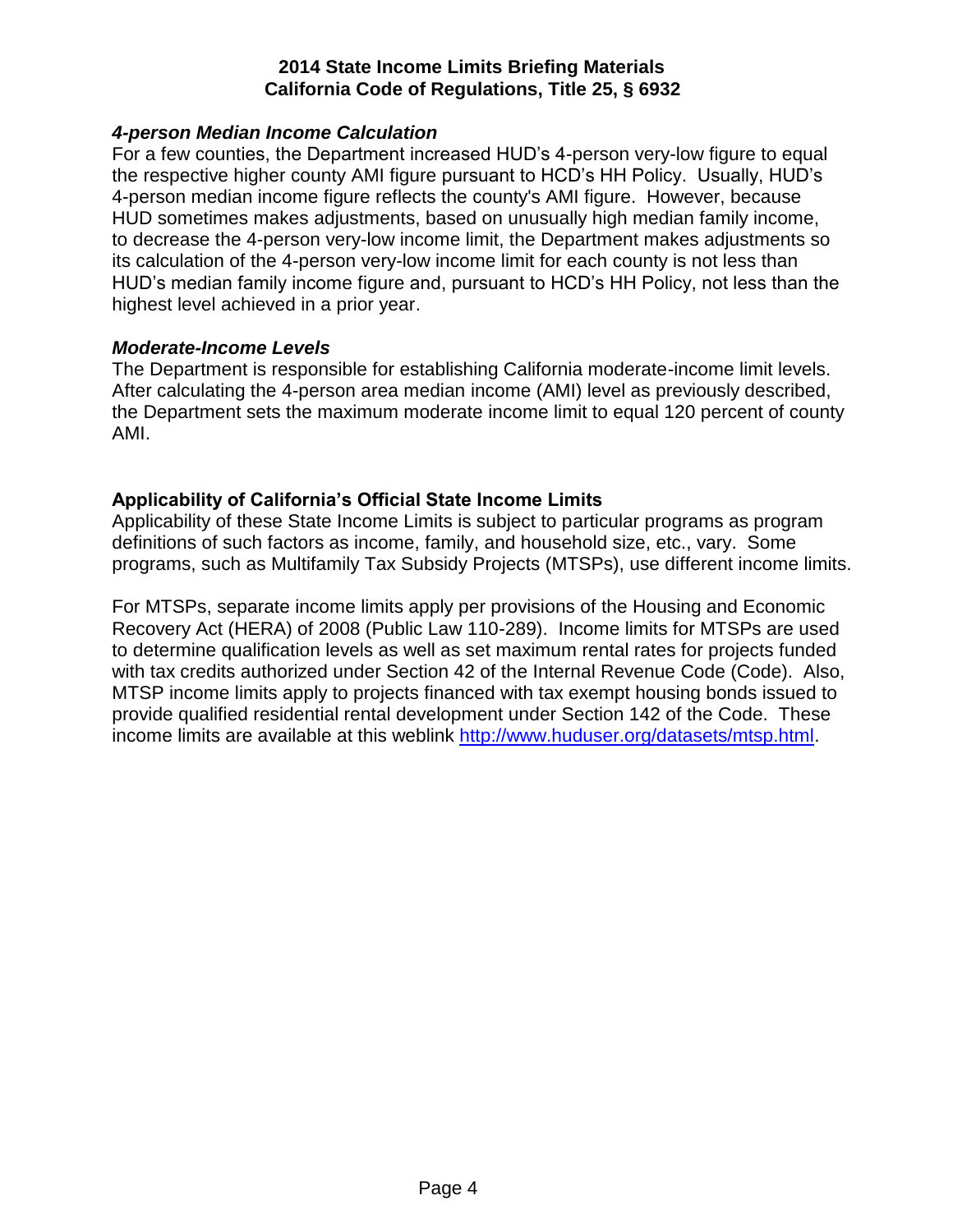| County                     | <b>Income Category</b> | 1      | $\mathbf{2}$ | 3       | 4       | 5       | 6       | $\overline{7}$ | 8       |
|----------------------------|------------------------|--------|--------------|---------|---------|---------|---------|----------------|---------|
| <b>Alameda County</b>      | <b>Extremely Low</b>   | 19,650 | 22,450       | 25,250  | 28,050  | 30,300  | 32.550  | 34,800         | 37,050  |
| 4-Person                   | Very Low Income        | 32,750 | 37,400       | 42,100  | 46,750  | 50,500  | 54,250  | 58,000         | 61,750  |
| Area Median Income:        | Low Income             | 47,350 | 54,100       | 60,850  | 67,600  | 73,050  | 78,450  | 83,850         | 89,250  |
| \$93,500                   | Median Income          | 65,450 | 74,800       | 84,150  | 93,500  | 101.000 | 108,450 | 115,950        | 123,400 |
|                            | Moderate Income        | 78,550 | 89,750       | 101,000 | 112,200 | 121,200 | 130,150 | 139,150        | 148,100 |
| <b>Alpine County</b>       | <b>Extremely Low</b>   | 17,150 | 19,600       | 22,050  | 24,500  | 26,500  | 28,450  | 30,400         | 32,350  |
| 4-Person                   | Very Low Income        | 28,600 | 32,650       | 36,750  | 40,800  | 44,100  | 47,350  | 50,600         | 53,900  |
| Area Median Income:        | Low Income             | 44,750 | 51,150       | 57,550  | 63,900  | 69,050  | 74,150  | 79,250         | 84,350  |
| \$85,000                   | Median Income          | 59,500 | 68,000       | 76,500  | 85,000  | 91,800  | 98,600  | 105,400        | 112,200 |
|                            | Moderate Income        | 71,400 | 81,600       | 91,800  | 102,000 | 110.150 | 118,300 | 126,500        | 134,650 |
| <b>Amador County</b>       | <b>Extremely Low</b>   | 15,200 | 17,400       | 19,550  | 21,700  | 23,450  | 25,200  | 26,950         | 28,650  |
| 4-Person                   | Very Low Income        | 25,350 | 28,950       | 32,550  | 36,150  | 39,050  | 41,950  | 44,850         | 47,750  |
| Area Median Income:        | Low Income             | 40,500 | 46,300       | 52,100  | 57,850  | 62,500  | 67,150  | 71,750         | 76,400  |
| \$72,300                   | Median Income          | 50,600 | 57,850       | 65,050  | 72,300  | 78,100  | 83,850  | 89,650         | 95,450  |
|                            | Moderate Income        | 60,700 | 69,400       | 78,100  | 86,750  | 93,700  | 100,650 | 107,550        | 114,500 |
| <b>Butte County</b>        | <b>Extremely Low</b>   | 12,350 | 14,100       | 15,850  | 17,600  | 19,050  | 20,450  | 21,850         | 23,250  |
| 4-Person                   | Very Low Income        | 20,550 | 23,500       | 26,450  | 29,350  | 31,700  | 34,050  | 36,400         | 38,750  |
| Area Median Income:        | Low Income             | 32,900 | 37,600       | 42,300  | 46,950  | 50,750  | 54,500  | 58,250         | 62,000  |
| \$58,700                   | Median Income          | 41,100 | 46,950       | 52,850  | 58,700  | 63,400  | 68,100  | 72,800         | 77,500  |
|                            | Moderate Income        | 49,300 | 56,350       | 63,400  | 70,450  | 76,100  | 81,700  | 87,350         | 93,000  |
| <b>Calaveras County</b>    | <b>Extremely Low</b>   | 14,700 | 16,800       | 18,900  | 21,000  | 22,700  | 24,400  | 26,050         | 27,750  |
| 4-Person                   | Very Low Income        | 24,500 | 28,000       | 31,500  | 35,000  | 37,800  | 40,600  | 43,400         | 46,200  |
| Area Median Income:        | Low Income             | 39,200 | 44,800       | 50,400  | 56,000  | 60,500  | 65,000  | 69,450         | 73,950  |
| \$70,000                   | Median Income          | 49,000 | 56,000       | 63,000  | 70,000  | 75,600  | 81,200  | 86,800         | 92,400  |
|                            | Moderate Income        | 58,800 | 67,200       | 75,600  | 84,000  | 90,700  | 97,450  | 104,150        | 110,900 |
| <b>Colusa County</b>       | <b>Extremely Low</b>   | 12,150 | 13,900       | 15,650  | 17,350  | 18,750  | 20,150  | 21,550         | 22,950  |
| 4-Person                   | Very Low Income        | 20,300 | 23,200       | 26,100  | 28,950  | 31,300  | 33,600  | 35,900         | 38,250  |
| Area Median Income:        | Low Income             | 32,450 | 37,050       | 41,700  | 46,300  | 50,050  | 53,750  | 57,450         | 61,150  |
| \$57,900                   | Median Income          | 40,550 | 46,300       | 52,100  | 57,900  | 62,550  | 67,150  | 71,800         | 76,450  |
|                            | Moderate Income        | 48,650 | 55,600       | 62,550  | 69,500  | 75,050  | 80,600  | 86,200         | 91,750  |
| <b>Contra Costa County</b> | <b>Extremely Low</b>   | 19,650 | 22,450       | 25,250  | 28,050  | 30,300  | 32,550  | 34,800         | 37,050  |
| 4-Person                   | Very Low Income        | 32.750 | 37,400       | 42.100  | 46,750  | 50.500  | 54,250  | 58,000         | 61,750  |
| Area Median Income:        | Low Income             | 47,350 | 54,100       | 60,850  | 67,600  | 73,050  | 78,450  | 83,850         | 89,250  |
| \$93,500                   | Median Income          | 65,450 | 74,800       | 84,150  | 93,500  | 101,000 | 108,450 | 115,950        | 123,400 |
|                            | Moderate Income        | 78,550 | 89,750       | 101,000 | 112,200 | 121,200 | 130,150 | 139,150        | 148,100 |
| <b>Del Norte County</b>    | <b>Extremely Low</b>   | 12,150 | 13,900       | 15,650  | 17,350  | 18,750  | 20,150  | 21,550         | 22,950  |
| 4-Person                   | Very Low Income        | 20,300 | 23,200       | 26,100  | 28,950  | 31,300  | 33,600  | 35,900         | 38,250  |
| Area Median Income:        | Low Income             | 32,450 | 37,050       | 41,700  | 46,300  | 50,050  | 53,750  | 57,450         | 61,150  |
| \$57,900                   | Median Income          | 40,550 | 46,300       | 52,100  | 57,900  | 62,550  | 67,150  | 71,800         | 76,450  |
|                            | Moderate Income        | 48,650 | 55,600       | 62,550  | 69,500  | 75,050  | 80,600  | 86,200         | 91,750  |
| <b>El Dorado County</b>    | <b>Extremely Low</b>   | 16,000 | 18,300       | 20,600  | 22,850  | 24,700  | 26,550  | 28,350         | 30,200  |
| 4-Person                   | Very Low Income        | 26,650 | 30,450       | 34,250  | 38,050  | 41,100  | 44,150  | 47,200         | 50,250  |
| Area Median Income:        | Low Income             | 42,650 | 48,750       | 54,850  | 60,900  | 65,800  | 70,650  | 75,550         | 80,400  |
| \$76,100                   | Median Income          | 53,250 | 60,900       | 68,500  | 76,100  | 82,200  | 88,300  | 94,350         | 100,450 |
|                            | Moderate Income        | 63,900 | 73,050       | 82,150  | 91,300  | 98,600  | 105,900 | 113,200        | 120,500 |
| <b>Fresno County</b>       | <b>Extremely Low</b>   | 12,150 | 13,900       | 15,650  | 17,350  | 18,750  | 20,150  | 21,550         | 22,950  |
| 4-Person                   | Very Low Income        | 20,300 | 23,200       | 26,100  | 28,950  | 31,300  | 33,600  | 35,900         | 38,250  |
| Area Median Income:        | Low Income             | 32,450 | 37,050       | 41,700  | 46,300  | 50,050  | 53,750  | 57,450         | 61,150  |
| \$57,900                   | Median Income          | 40,550 | 46,300       | 52,100  | 57,900  | 62,550  | 67,150  | 71,800         | 76,450  |
|                            | Moderate Income        | 48,650 | 55,600       | 62,550  | 69,500  | 75,050  | 80,600  | 86,200         | 91,750  |

See instructions on last page to use these income limits to determine applicant eligibility and calculate affordable housing cost and rent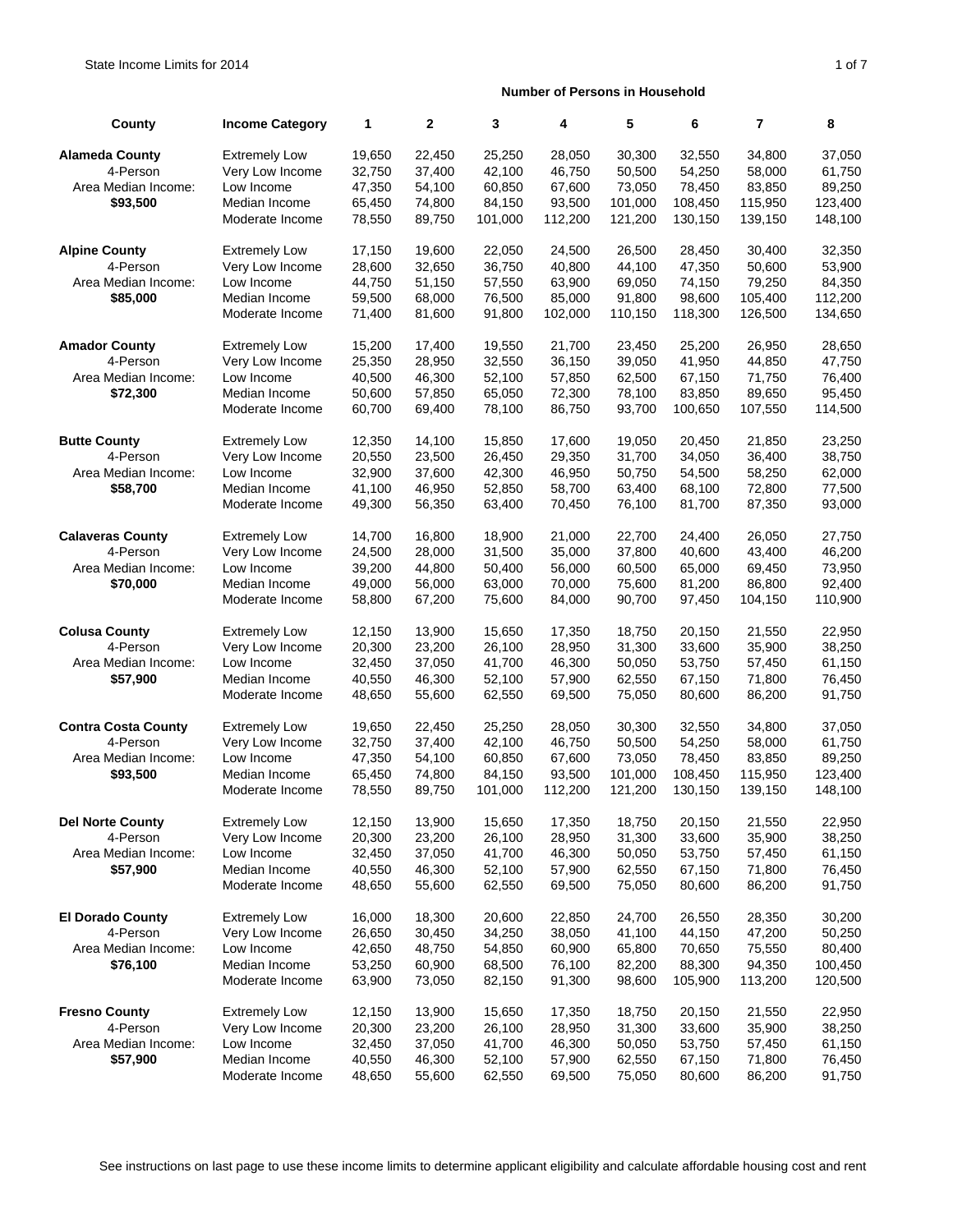| County                    | <b>Income Category</b> | 1      | $\mathbf{2}$ | 3      | 4      | 5      | 6      | $\overline{7}$ | 8       |
|---------------------------|------------------------|--------|--------------|--------|--------|--------|--------|----------------|---------|
| <b>Glenn County</b>       | <b>Extremely Low</b>   | 12,150 | 13,900       | 15,650 | 17,350 | 18,750 | 20,150 | 21,550         | 22,950  |
| 4-Person                  | Very Low Income        | 20,300 | 23,200       | 26,100 | 28,950 | 31,300 | 33,600 | 35,900         | 38,250  |
| Area Median Income:       | Low Income             | 32,450 | 37,050       | 41,700 | 46,300 | 50,050 | 53,750 | 57,450         | 61,150  |
| \$57,900                  | Median Income          | 40,550 | 46,300       | 52,100 | 57,900 | 62,550 | 67,150 | 71,800         | 76,450  |
|                           | Moderate Income        | 48,650 | 55,600       | 62,550 | 69,500 | 75,050 | 80,600 | 86,200         | 91,750  |
| <b>Humboldt County</b>    | <b>Extremely Low</b>   | 12,150 | 13,900       | 15,650 | 17,350 | 18,750 | 20,150 | 21,550         | 22,950  |
| 4-Person                  | Very Low Income        | 20,300 | 23,200       | 26,100 | 28,950 | 31,300 | 33,600 | 35,900         | 38,250  |
| Area Median Income:       | Low Income             | 32,450 | 37,050       | 41,700 | 46,300 | 50,050 | 53,750 | 57,450         | 61,150  |
| \$57,900                  | Median Income          | 40,550 | 46,300       | 52,100 | 57,900 | 62,550 | 67,150 | 71,800         | 76,450  |
|                           | Moderate Income        | 48,650 | 55,600       | 62,550 | 69,500 | 75,050 | 80,600 | 86,200         | 91,750  |
| <b>Imperial County</b>    | <b>Extremely Low</b>   | 12,150 | 13,900       | 15,650 | 17,350 | 18,750 | 20,150 | 21,550         | 22,950  |
| 4-Person                  | Very Low Income        | 20,300 | 23,200       | 26,100 | 28,950 | 31,300 | 33,600 | 35,900         | 38,250  |
| Area Median Income:       | Low Income             | 32,450 | 37,050       | 41,700 | 46,300 | 50,050 | 53,750 | 57,450         | 61,150  |
| \$57,900                  | Median Income          | 40,550 | 46,300       | 52,100 | 57,900 | 62,550 | 67,150 | 71,800         | 76,450  |
|                           | Moderate Income        | 48,650 | 55,600       | 62,550 | 69,500 | 75,050 | 80,600 | 86,200         | 91,750  |
| <b>Inyo County</b>        | <b>Extremely Low</b>   | 14,500 | 16,600       | 18,650 | 20,700 | 22,400 | 24,050 | 25.700         | 27,350  |
| 4-Person                  | Very Low Income        | 24,150 | 27,600       | 31,050 | 34,500 | 37,300 | 40,050 | 42,800         | 45,550  |
| Area Median Income:       | Low Income             | 38,650 | 44,200       | 49,700 | 55,200 | 59,650 | 64,050 | 68,450         | 72,900  |
| \$70,900                  | Median Income          | 49,650 | 56,700       | 63,800 | 70,900 | 76,550 | 82,250 | 87,900         | 93,600  |
|                           | Moderate Income        | 59,550 | 68,100       | 76,600 | 85,100 | 91,900 | 98,700 | 105,500        | 112,350 |
| <b>Kern County</b>        | <b>Extremely Low</b>   | 12,150 | 13,900       | 15,650 | 17,350 | 18,750 | 20,150 | 21,550         | 22,950  |
| 4-Person                  | Very Low Income        | 20,300 | 23,200       | 26,100 | 28,950 | 31,300 | 33,600 | 35,900         | 38,250  |
| Area Median Income:       | Low Income             | 32,450 | 37,050       | 41,700 | 46,300 | 50,050 | 53,750 | 57,450         | 61,150  |
| \$57,900                  | Median Income          | 40,550 | 46,300       | 52,100 | 57,900 | 62,550 | 67,150 | 71,800         | 76,450  |
|                           | Moderate Income        | 48,650 | 55,600       | 62,550 | 69,500 | 75,050 | 80,600 | 86,200         | 91,750  |
| <b>Kings County</b>       | <b>Extremely Low</b>   | 12,150 | 13,900       | 15,650 | 17,350 | 18,750 | 20,150 | 21,550         | 22,950  |
| 4-Person                  | Very Low Income        | 20,300 | 23,200       | 26,100 | 28,950 | 31,300 | 33,600 | 35,900         | 38,250  |
| Area Median Income:       | Low Income             | 32,450 | 37,050       | 41,700 | 46,300 | 50,050 | 53,750 | 57,450         | 61,150  |
| \$57,900                  | Median Income          | 40,550 | 46,300       | 52,100 | 57,900 | 62,550 | 67,150 | 71,800         | 76,450  |
|                           | Moderate Income        | 48,650 | 55,600       | 62,550 | 69,500 | 75,050 | 80,600 | 86,200         | 91,750  |
| <b>Lake County</b>        | <b>Extremely Low</b>   | 12,150 | 13,900       | 15,650 | 17,350 | 18,750 | 20,150 | 21,550         | 22,950  |
| 4-Person                  | Very Low Income        | 20,300 | 23,200       | 26,100 | 28,950 | 31,300 | 33,600 | 35,900         | 38,250  |
| Area Median Income:       | Low Income             | 32,450 | 37,050       | 41,700 | 46,300 | 50,050 | 53,750 | 57,450         | 61,150  |
| \$57,900                  | Median Income          | 40,550 | 46,300       | 52,100 | 57,900 | 62,550 | 67,150 | 71,800         | 76,450  |
|                           | Moderate Income        | 48,650 | 55,600       | 62,550 | 69,500 | 75,050 | 80,600 | 86,200         | 91,750  |
| <b>Lassen County</b>      | <b>Extremely Low</b>   | 14,250 | 16,300       | 18,350 | 20,350 | 22,000 | 23,650 | 25,250         | 26,900  |
| 4-Person                  | Very Low Income        | 23,800 | 27,200       | 30,600 | 33,950 | 36,700 | 39,400 | 42,100         | 44,850  |
| Area Median Income:       | Low Income             | 38,050 | 43,450       | 48,900 | 54,300 | 58,650 | 63,000 | 67,350         | 71,700  |
| \$68,000                  | Median Income          | 47,600 | 54,400       | 61,200 | 68,000 | 73,450 | 78,900 | 84,300         | 89,750  |
|                           | Moderate Income        | 57,100 | 65,300       | 73,450 | 81,600 | 88,150 | 94,650 | 101,200        | 107,700 |
| <b>Los Angeles County</b> | <b>Extremely Low</b>   | 17,950 | 20,500       | 23,050 | 25,600 | 27,650 | 29,700 | 31,750         | 33,800  |
| 4-Person                  | Very Low Income        | 29,900 | 34,200       | 38,450 | 42,700 | 46,150 | 49,550 | 52,950         | 56,400  |
| Area Median Income:       | Low Income *           | 47,850 | 54,650       | 61,500 | 68,300 | 73,800 | 79,250 | 84,700         | 90,200  |
| \$64,800                  | Median Income          | 45,350 | 51,850       | 58,300 | 64,800 | 70,000 | 75,150 | 80,350         | 85,550  |
|                           | Moderate Income        | 54,450 | 62,200       | 70,000 | 77,750 | 83,950 | 90,200 | 96,400         | 102,650 |

 *\* Lower income exceeding median income is an anomaly just for this county due to HUD historical high cost adjustments to median. Household lower income figures are derived based on very-low income figures not adjusted by HUD to account for any exceptions.*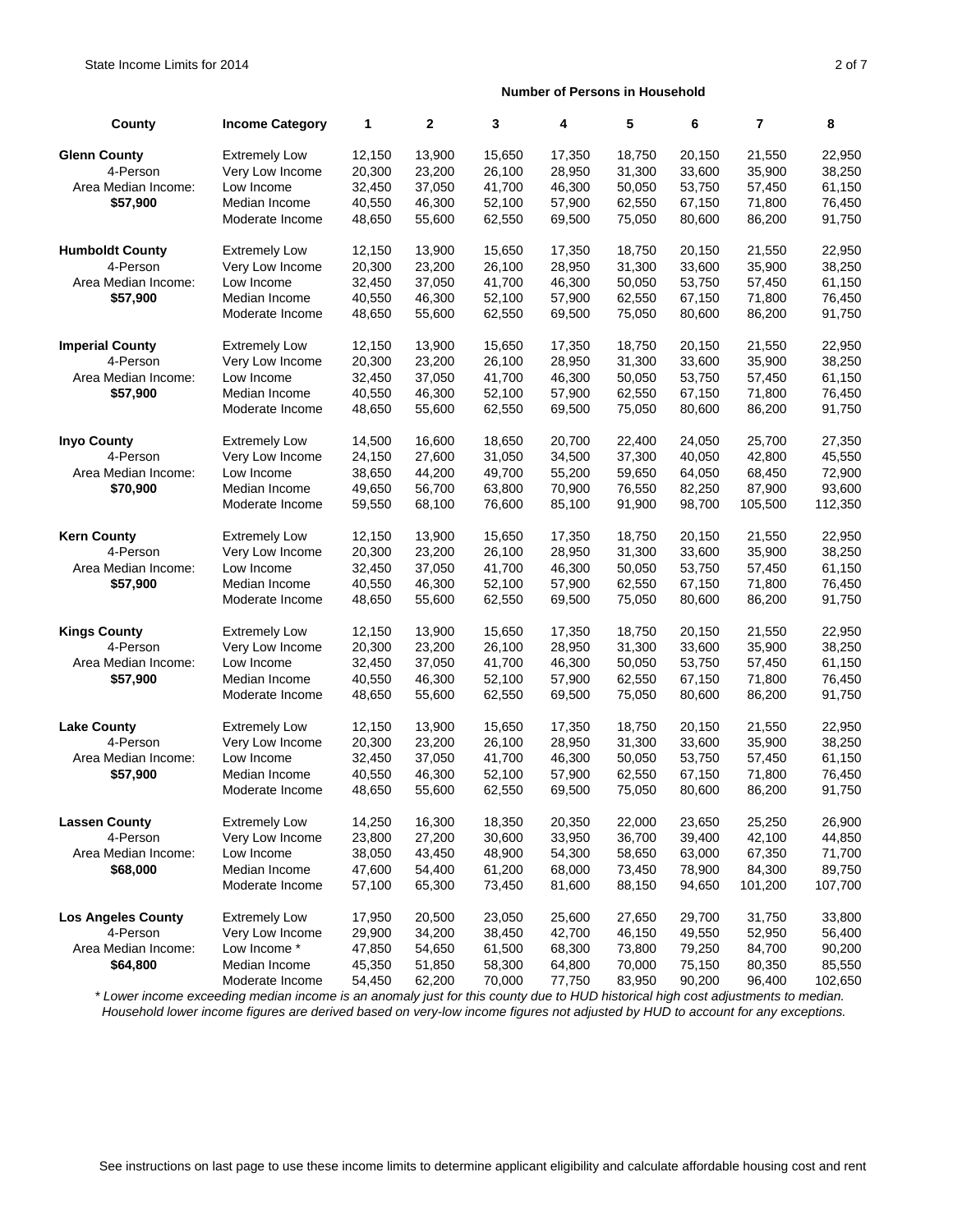| County                  | <b>Income Category</b> | 1      | $\mathbf{2}$ | 3       | 4       | 5       | 6       | 7       | 8       |
|-------------------------|------------------------|--------|--------------|---------|---------|---------|---------|---------|---------|
| <b>Madera County</b>    | <b>Extremely Low</b>   | 12,150 | 13,900       | 15,650  | 17,350  | 18,750  | 20,150  | 21,550  | 22,950  |
| 4-Person                | Very Low Income        | 20,300 | 23,200       | 26,100  | 28,950  | 31,300  | 33,600  | 35,900  | 38,250  |
| Area Median Income:     | Low Income             | 32,450 | 37,050       | 41,700  | 46,300  | 50,050  | 53,750  | 57,450  | 61,150  |
| \$57,900                | Median Income          | 40,550 | 46,300       | 52,100  | 57,900  | 62,550  | 67,150  | 71,800  | 76,450  |
|                         | Moderate Income        | 48,650 | 55,600       | 62,550  | 69,500  | 75,050  | 80,600  | 86,200  | 91,750  |
| <b>Marin County</b>     | <b>Extremely Low</b>   | 23,750 | 27,150       | 30,550  | 33,950  | 36,650  | 39,400  | 42,100  | 44,800  |
| 4-Person                | Very Low Income        | 39,600 | 45,250       | 50,900  | 56,550  | 61,050  | 65,600  | 70,100  | 74,650  |
| Area Median Income:     | Low Income             | 63,350 | 72,400       | 81,450  | 90,500  | 97,700  | 104,950 | 112,200 | 119,450 |
| \$103,000               | Median Income          | 72,100 | 82,400       | 92,700  | 103,000 | 111,250 | 119,500 | 127,700 | 135,950 |
|                         | Moderate Income        | 86,500 | 98,900       | 111,250 | 123,600 | 133,500 | 143,400 | 153,250 | 163,150 |
| <b>Mariposa County</b>  | <b>Extremely Low</b>   | 12,900 | 14,750       | 16,600  | 18,400  | 19,900  | 21,350  | 22,850  | 24,300  |
| 4-Person                | Very Low Income        | 21,500 | 24,550       | 27,600  | 30,650  | 33,150  | 35,600  | 38,050  | 40,500  |
| Area Median Income:     | Low Income             | 34,350 | 39,250       | 44,150  | 49,050  | 53,000  | 56,900  | 60,850  | 64,750  |
| \$61,300                | Median Income          | 42,900 | 49,050       | 55,150  | 61,300  | 66,200  | 71,100  | 76,000  | 80,900  |
|                         | Moderate Income        | 51,500 | 58,850       | 66,200  | 73,550  | 79,450  | 85,300  | 91,200  | 97,100  |
| <b>Mendocino County</b> | <b>Extremely Low</b>   | 12,150 | 13,900       | 15,650  | 17,350  | 18,750  | 20,150  | 21,550  | 22,950  |
| 4-Person                | Very Low Income        | 20,300 | 23,200       | 26,100  | 28,950  | 31,300  | 33,600  | 35,900  | 38,250  |
| Area Median Income:     | Low Income             | 32,450 | 37,050       | 41,700  | 46,300  | 50,050  | 53,750  | 57,450  | 61,150  |
| \$57,900                | Median Income          | 40,550 | 46,300       | 52,100  | 57,900  | 62,550  | 67,150  | 71,800  | 76,450  |
|                         | Moderate Income        | 48,650 | 55,600       | 62,550  | 69,500  | 75,050  | 80,600  | 86,200  | 91,750  |
| <b>Merced County</b>    | <b>Extremely Low</b>   | 12,150 | 13,900       | 15,650  | 17,350  | 18,750  | 20,150  | 21,550  | 22,950  |
| 4-Person                | Very Low Income        | 20,300 | 23,200       | 26,100  | 28,950  | 31,300  | 33,600  | 35,900  | 38,250  |
| Area Median Income:     | Low Income             | 32,450 | 37,050       | 41,700  | 46,300  | 50,050  | 53,750  | 57,450  | 61,150  |
| \$57,900                | Median Income          | 40,550 | 46,300       | 52,100  | 57,900  | 62,550  | 67,150  | 71,800  | 76,450  |
|                         | Moderate Income        | 48,650 | 55,600       | 62,550  | 69,500  | 75,050  | 80,600  | 86,200  | 91,750  |
| <b>Modoc County</b>     | <b>Extremely Low</b>   | 12,150 | 13,900       | 15,650  | 17,350  | 18,750  | 20,150  | 21,550  | 22,950  |
| 4-Person                | Very Low Income        | 20,300 | 23,200       | 26,100  | 28,950  | 31,300  | 33,600  | 35,900  | 38,250  |
| Area Median Income:     | Low Income             | 32,450 | 37,050       | 41,700  | 46,300  | 50,050  | 53,750  | 57,450  | 61,150  |
| \$57,900                | Median Income          | 40,550 | 46,300       | 52,100  | 57,900  | 62,550  | 67,150  | 71,800  | 76,450  |
|                         | Moderate Income        | 48,650 | 55,600       | 62,550  | 69,500  | 75,050  | 80,600  | 86,200  | 91,750  |
| <b>Mono County</b>      | <b>Extremely Low</b>   | 17,050 | 19,500       | 21,950  | 24,350  | 26,300  | 28,250  | 30,200  | 32,150  |
| 4-Person                | Very Low Income        | 28,450 | 32,500       | 36,550  | 40,600  | 43,850  | 47,100  | 50,350  | 53,600  |
| Area Median Income:     | Low Income             | 44,750 | 51,150       | 57,550  | 63,900  | 69,050  | 74,150  | 79,250  | 84,350  |
| \$81,200                | Median Income          | 56,850 | 64,950       | 73,100  | 81,200  | 87,700  | 94,200  | 100,700 | 107,200 |
|                         | Moderate Income        | 68,200 | 77,950       | 87,700  | 97,450  | 105,250 | 113,050 | 120,850 | 128,650 |
| <b>Monterey County</b>  | <b>Extremely Low</b>   | 15,100 | 17,250       | 19,400  | 21,550  | 23,300  | 25,000  | 26,750  | 28,450  |
| 4-Person                | Very Low Income        | 25,200 | 28,800       | 32,400  | 35,950  | 38,850  | 41,750  | 44,600  | 47,500  |
| Area Median Income:     | Low Income             | 40,250 | 46,000       | 51,750  | 57,500  | 62,100  | 66,700  | 71,300  | 75,900  |
| \$68,700                | Median Income          | 48,100 | 54,950       | 61,850  | 68,700  | 74,200  | 79,700  | 85,200  | 90,700  |
|                         | Moderate Income        | 57,700 | 65,950       | 74,200  | 82,450  | 89,050  | 95,650  | 102,250 | 108,850 |
| <b>Napa County</b>      | <b>Extremely Low</b>   | 18,100 | 20,700       | 23,300  | 25,850  | 27,950  | 30,000  | 32,100  | 34,150  |
| 4-Person                | Very Low Income        | 30,150 | 34,450       | 38,750  | 43,050  | 46,500  | 49,950  | 53,400  | 56,850  |
| Area Median Income:     | Low Income             | 46,150 | 52,750       | 59,350  | 65,900  | 71,200  | 76,450  | 81,750  | 87,000  |
| \$86,100                | Median Income          | 60,250 | 68,900       | 77,500  | 86,100  | 93,000  | 99,900  | 106,750 | 113,650 |
|                         | Moderate Income        | 72,300 | 82,650       | 92,950  | 103,300 | 111,550 | 119,850 | 128,100 | 136,350 |
| <b>Nevada County</b>    | <b>Extremely Low</b>   | 15,300 | 17,450       | 19,650  | 21,800  | 23,550  | 25,300  | 27,050  | 28,800  |
| 4-Person                | Very Low Income        | 25,450 | 29,050       | 32,700  | 36,300  | 39,250  | 42,150  | 45,050  | 47,950  |
| Area Median Income:     | Low Income             | 40,700 | 46,500       | 52,300  | 58,100  | 62,750  | 67,400  | 72,050  | 76,700  |
| \$73,500                | Median Income          | 51,450 | 58,800       | 66,150  | 73,500  | 79,400  | 85,250  | 91,150  | 97,000  |
|                         | Moderate Income        | 61,750 | 70,550       | 79,400  | 88,200  | 95,250  | 102,300 | 109,350 | 116,400 |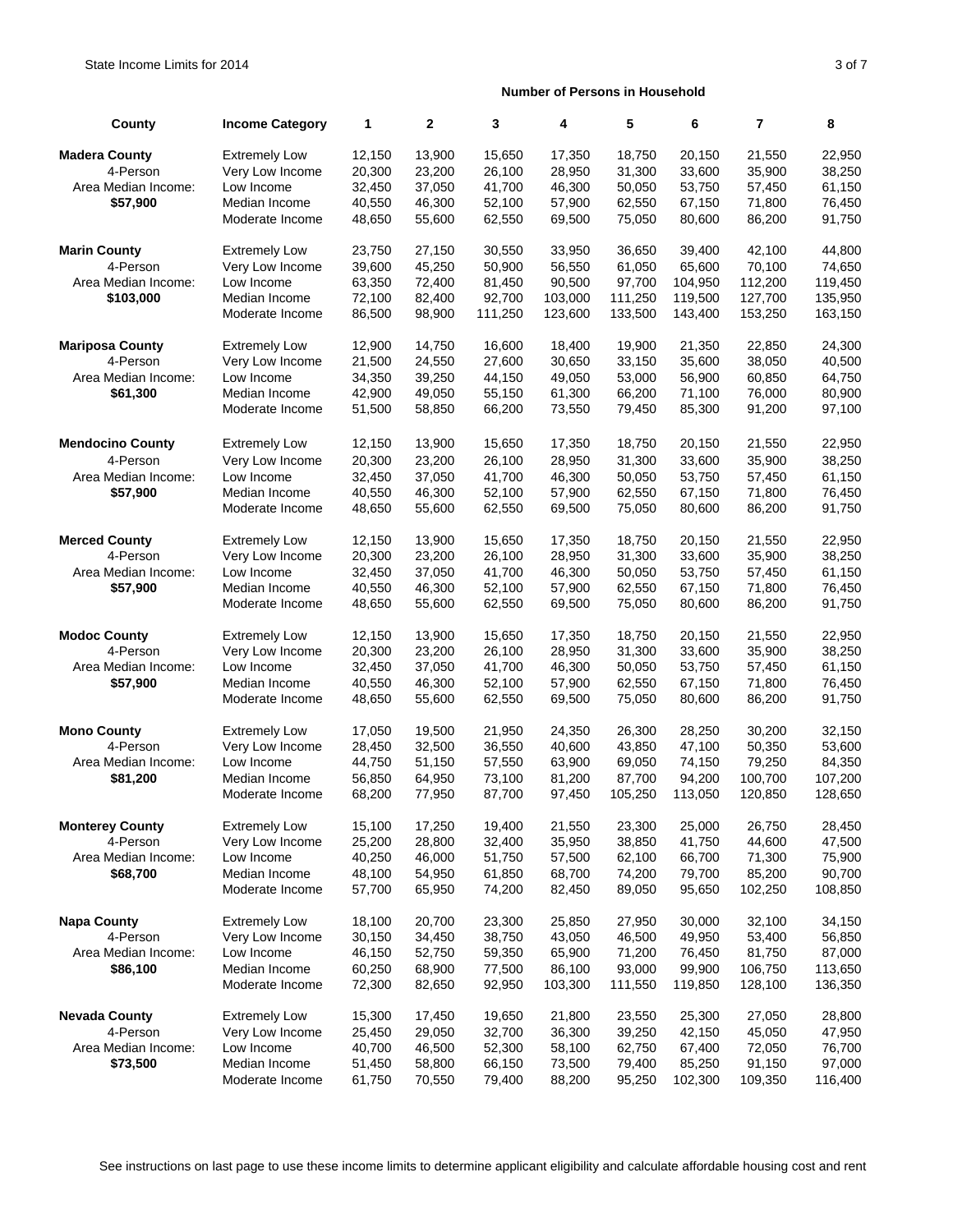| County                       | <b>Income Category</b> | 1      | $\mathbf{2}$ | 3       | 4       | 5       | 6       | $\overline{7}$ | 8       |
|------------------------------|------------------------|--------|--------------|---------|---------|---------|---------|----------------|---------|
| <b>Orange County</b>         | <b>Extremely Low</b>   | 20,250 | 23,150       | 26,050  | 28,900  | 31,250  | 33,550  | 35.850         | 38,150  |
| 4-Person                     | Very Low Income        | 33,750 | 38,550       | 43,350  | 48,150  | 52,050  | 55,900  | 59,750         | 63,600  |
| Area Median Income:          | Low Income             | 53,950 | 61,650       | 69,350  | 77,050  | 83,250  | 89,400  | 95,550         | 101,750 |
| \$87,200                     | Median Income          | 61,050 | 69,750       | 78,500  | 87,200  | 94,200  | 101,150 | 108,150        | 115,100 |
|                              | Moderate Income        | 73,250 | 83,700       | 94,200  | 104,650 | 113,000 | 121,400 | 129,750        | 138,150 |
| <b>Placer County</b>         | <b>Extremely Low</b>   | 16,000 | 18,300       | 20,600  | 22,850  | 24,700  | 26,550  | 28,350         | 30,200  |
| 4-Person                     | Very Low Income        | 26,650 | 30,450       | 34,250  | 38,050  | 41,100  | 44,150  | 47,200         | 50.250  |
| Area Median Income:          | Low Income             | 42,650 | 48,750       | 54,850  | 60,900  | 65,800  | 70,650  | 75,550         | 80,400  |
| \$76,100                     | Median Income          | 53,250 | 60,900       | 68,500  | 76,100  | 82,200  | 88,300  | 94,350         | 100,450 |
|                              | Moderate Income        | 63,900 | 73,050       | 82,150  | 91,300  | 98,600  | 105,900 | 113,200        | 120,500 |
| <b>Plumas County</b>         | <b>Extremely Low</b>   | 13,050 | 14,900       | 16,750  | 18,600  | 20,100  | 21,600  | 23,100         | 24,600  |
| 4-Person                     | Very Low Income        | 21,700 | 24,800       | 27,900  | 31,000  | 33,500  | 36,000  | 38,450         | 40,950  |
| Area Median Income:          | Low Income             | 34,750 | 39,700       | 44,650  | 49,600  | 53,600  | 57,550  | 61,550         | 65,500  |
| \$62,000                     | Median Income          | 43,400 | 49,600       | 55,800  | 62,000  | 66,950  | 71,900  | 76,900         | 81,850  |
|                              | Moderate Income        | 52,100 | 59,500       | 66,950  | 74,400  | 80,350  | 86,300  | 92,250         | 98,200  |
| <b>Riverside County</b>      | <b>Extremely Low</b>   | 14,100 | 16,100       | 18,100  | 20,100  | 21,750  | 23,350  | 24,950         | 26,550  |
| 4-Person                     | Very Low Income        | 23,450 | 26,800       | 30,150  | 33,500  | 36,200  | 38,900  | 41,550         | 44,250  |
| Area Median Income:          | Low Income             | 37,550 | 42,900       | 48,250  | 53,600  | 57,900  | 62,200  | 66,500         | 70,800  |
| \$65,000                     | Median Income          | 45,500 | 52,000       | 58,500  | 65,000  | 70,200  | 75,400  | 80,600         | 85,800  |
|                              | Moderate Income        | 54,600 | 62,400       | 70,200  | 78,000  | 84.250  | 90,500  | 96,700         | 102,950 |
| <b>Sacramento County</b>     | <b>Extremely Low</b>   | 16,000 | 18,300       | 20,600  | 22,850  | 24.700  | 26,550  | 28,350         | 30,200  |
| 4-Person                     | Very Low Income        | 26,650 | 30,450       | 34,250  | 38,050  | 41,100  | 44,150  | 47,200         | 50,250  |
| Area Median Income:          | Low Income             | 42,650 | 48,750       | 54,850  | 60,900  | 65,800  | 70,650  | 75,550         | 80,400  |
| \$76,100                     | Median Income          | 53,250 | 60,900       | 68,500  | 76,100  | 82,200  | 88,300  | 94,350         | 100,450 |
|                              | Moderate Income        | 63,900 | 73,050       | 82,150  | 91,300  | 98,600  | 105,900 | 113,200        | 120,500 |
| <b>San Benito County</b>     | <b>Extremely Low</b>   | 17,050 | 19,500       | 21,950  | 24,350  | 26,300  | 28,250  | 30,200         | 32,150  |
| 4-Person                     | Very Low Income        | 28,400 | 32,450       | 36,500  | 40,550  | 43,800  | 47,050  | 50,300         | 53,550  |
| Area Median Income:          | Low Income             | 45,100 | 51,550       | 58,000  | 64,400  | 69,600  | 74,750  | 79,900         | 85,050  |
| \$81,100                     | Median Income          | 56,750 | 64,900       | 73,000  | 81,100  | 87,600  | 94,100  | 100,550        | 107,050 |
|                              | Moderate Income        | 68,100 | 77,850       | 87,550  | 97,300  | 105,100 | 112,850 | 120,650        | 128,450 |
| <b>San Bernardino County</b> | <b>Extremely Low</b>   | 14,100 | 16,100       | 18,100  | 20,100  | 21,750  | 23,350  | 24,950         | 26,550  |
| 4-Person                     | Very Low Income        | 23,450 | 26,800       | 30,150  | 33,500  | 36,200  | 38,900  | 41,550         | 44,250  |
| Area Median Income:          | Low Income             | 37,550 | 42,900       | 48,250  | 53,600  | 57,900  | 62,200  | 66,500         | 70,800  |
| \$65,000                     | Median Income          | 45,500 | 52,000       | 58,500  | 65,000  | 70,200  | 75,400  | 80,600         | 85,800  |
|                              | Moderate Income        | 54,600 | 62,400       | 70,200  | 78,000  | 84,250  | 90,500  | 96,700         | 102,950 |
| <b>San Diego County</b>      | <b>Extremely Low</b>   | 17,350 | 19,850       | 22,300  | 24,800  | 26,800  | 28,750  | 30,750         | 32,750  |
| 4-Person                     | Very Low Income        | 28,900 | 33,050       | 37,150  | 41,300  | 44,600  | 47,900  | 51,200         | 54,500  |
| Area Median Income:          | Low Income             | 46,250 | 52,900       | 59,500  | 66,100  | 71,400  | 76,700  | 81,950         | 87,250  |
| \$75,900                     | Median Income          | 53,150 | 60,700       | 68,300  | 75,900  | 81,950  | 88,050  | 94,100         | 100,200 |
|                              | Moderate Income        | 63,750 | 72,900       | 82,000  | 91,100  | 98,400  | 105,700 | 112,950        | 120,250 |
| <b>San Francisco County</b>  | <b>Extremely Low</b>   | 23,750 | 27,150       | 30,550  | 33,950  | 36,650  | 39,400  | 42,100         | 44,800  |
| 4-Person                     | Very Low Income        | 39,600 | 45,250       | 50,900  | 56,550  | 61,050  | 65,600  | 70,100         | 74,650  |
| Area Median Income:          | Low Income             | 63,350 | 72,400       | 81,450  | 90,500  | 97,700  | 104,950 | 112,200        | 119,450 |
| \$103,000                    | Median Income          | 72,100 | 82,400       | 92,700  | 103,000 | 111,250 | 119,500 | 127,700        | 135,950 |
|                              | Moderate Income        | 86,500 | 98,900       | 111,250 | 123,600 | 133,500 | 143,400 | 153,250        | 163,150 |
| <b>San Joaquin County</b>    | <b>Extremely Low</b>   | 13,950 | 15,950       | 17,950  | 19,900  | 21,500  | 23,100  | 24,700         | 26,300  |
| 4-Person                     | Very Low Income        | 23,250 | 26,550       | 29,850  | 33,150  | 35,850  | 38,500  | 41,150         | 43,800  |
| Area Median Income:          | Low Income             | 37,150 | 42,450       | 47,750  | 53,050  | 57,300  | 61,550  | 65,800         | 70,050  |
| \$66,300                     | Median Income          | 46,400 | 53,050       | 59,650  | 66,300  | 71,600  | 76,900  | 82,200         | 87,500  |
|                              | Moderate Income        | 55,700 | 63,650       | 71,600  | 79,550  | 85,900  | 92,300  | 98,650         | 105,000 |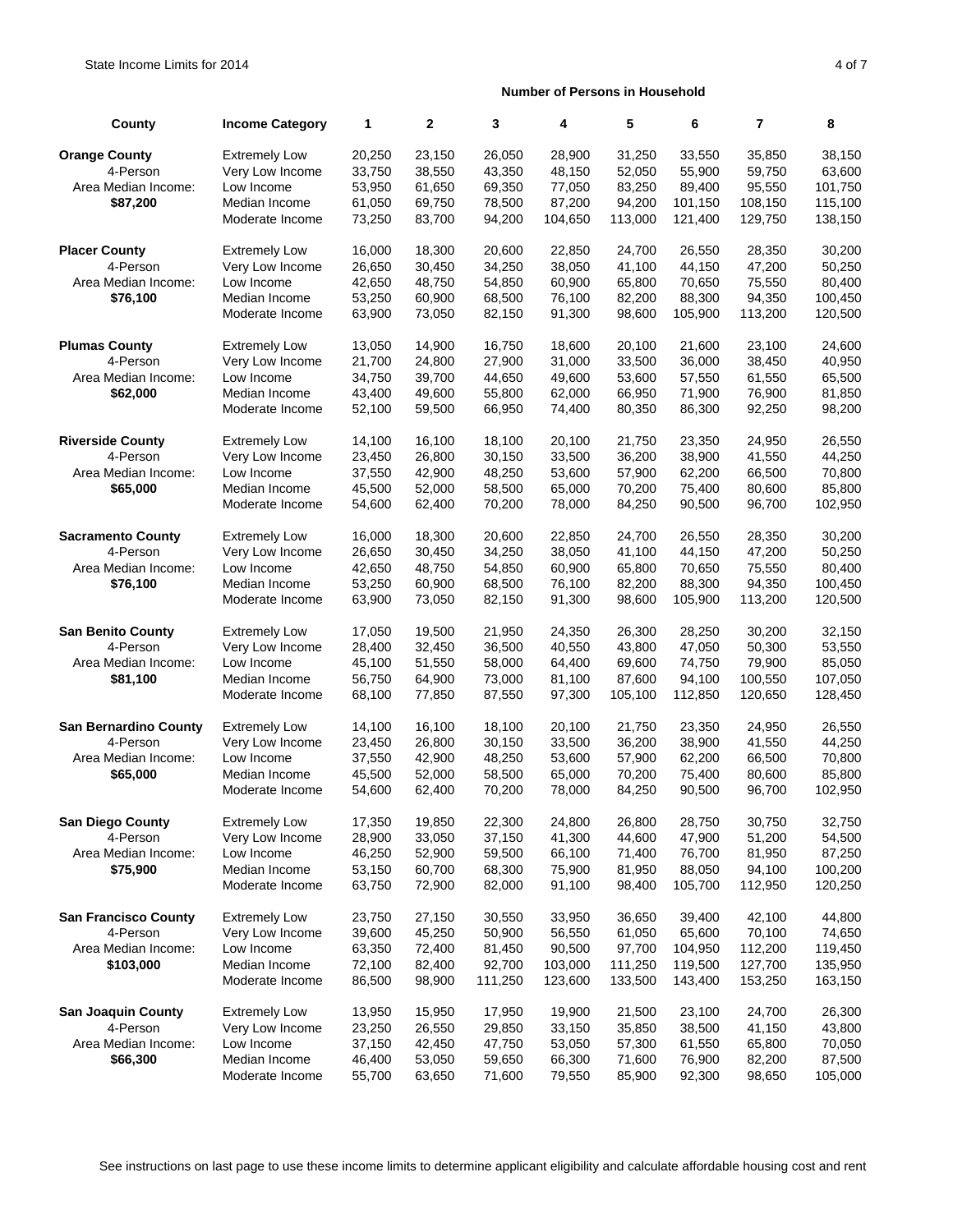| County                        | <b>Income Category</b> | 1      | $\mathbf{2}$ | 3       | 4       | 5       | 6       | $\overline{7}$ | 8       |
|-------------------------------|------------------------|--------|--------------|---------|---------|---------|---------|----------------|---------|
| <b>San Luis Obispo County</b> | <b>Extremely Low</b>   | 15,850 | 18,100       | 20,350  | 22,600  | 24,450  | 26,250  | 28,050         | 29,850  |
| 4-Person                      | Very Low Income        | 26,400 | 30,200       | 33,950  | 37,700  | 40,750  | 43,750  | 46,750         | 49,800  |
| Area Median Income:           | Low Income             | 42,250 | 48,250       | 54,300  | 60,300  | 65,150  | 69,950  | 74,800         | 79,600  |
| \$77,000                      | Median Income          | 53,900 | 61,600       | 69,300  | 77,000  | 83,150  | 89,300  | 95,500         | 101,650 |
|                               | Moderate Income        | 64,700 | 73,900       | 83,150  | 92,400  | 99,800  | 107,200 | 114,600        | 121,950 |
| <b>San Mateo County</b>       | <b>Extremely Low</b>   | 23,750 | 27,150       | 30,550  | 33,950  | 36,650  | 39,400  | 42,100         | 44,800  |
| 4-Person                      | Very Low Income        | 39,600 | 45,250       | 50,900  | 56,550  | 61,050  | 65,600  | 70,100         | 74,650  |
| Area Median Income:           | Low Income             | 63,350 | 72,400       | 81,450  | 90,500  | 97,700  | 104,950 | 112,200        | 119,450 |
| \$103,000                     | Median Income          | 72,100 | 82,400       | 92,700  | 103,000 | 111,250 | 119,500 | 127,700        | 135,950 |
|                               | Moderate Income        | 86,500 | 98,900       | 111,250 | 123,600 | 133,500 | 143,400 | 153,250        | 163,150 |
| <b>Santa Barbara County</b>   | <b>Extremely Low</b>   | 16,750 | 19,150       | 21,550  | 23,900  | 25,850  | 27,750  | 29,650         | 31,550  |
| 4-Person                      | Very Low Income        | 27,900 | 31,850       | 35,850  | 39,800  | 43,000  | 46,200  | 49,400         | 52,550  |
| Area Median Income:           | Low Income             | 44,600 | 51,000       | 57,350  | 63,700  | 68,800  | 73,900  | 79,000         | 84,100  |
| \$73,300                      | Median Income          | 51,300 | 58,650       | 65,950  | 73,300  | 79,150  | 85,050  | 90,900         | 96,750  |
|                               | Moderate Income        | 61,550 | 70,350       | 79,150  | 87,950  | 95,000  | 102,000 | 109,050        | 116,100 |
| <b>Santa Clara County</b>     | <b>Extremely Low</b>   | 22,300 | 25,500       | 28,650  | 31,850  | 34,400  | 36,950  | 39,500         | 42,050  |
| 4-Person                      | Very Low Income        | 37,150 | 42,450       | 47,750  | 53,050  | 57,300  | 61,550  | 65,800         | 70,050  |
| Area Median Income:           | Low Income             | 59,400 | 67,900       | 76,400  | 84,900  | 91,650  | 98,450  | 105,250        | 112,050 |
| \$105,500                     | Median Income          | 73,850 | 84,400       | 94,950  | 105,500 | 113,950 | 122,400 | 130,800        | 139,250 |
|                               | Moderate Income        | 88,600 | 101,300      | 113,950 | 126,600 | 136,750 | 146,850 | 157,000        | 167,100 |
| <b>Santa Cruz County</b>      | <b>Extremely Low</b>   | 21,200 | 24,200       | 27,250  | 30,250  | 32,700  | 35,100  | 37,550         | 39,950  |
| 4-Person                      | Very Low Income        | 35,300 | 40,350       | 45,400  | 50,400  | 54,450  | 58,500  | 62,500         | 66,550  |
| Area Median Income:           | Low Income             | 56,500 | 64,550       | 72,600  | 80,650  | 87,150  | 93,600  | 100,050        | 106,500 |
| \$87,000                      | Median Income          | 60,900 | 69,600       | 78,300  | 87,000  | 93,950  | 100,900 | 107,900        | 114,850 |
|                               | Moderate Income        | 73,100 | 83,500       | 93,950  | 104,400 | 112,750 | 121,100 | 129,450        | 137,800 |
| <b>Shasta County</b>          | <b>Extremely Low</b>   | 12,400 | 14,200       | 15,950  | 17,700  | 19,150  | 20,550  | 21,950         | 23,400  |
| 4-Person                      | Very Low Income        | 20,650 | 23,600       | 26,550  | 29,500  | 31,900  | 34,250  | 36,600         | 38,950  |
| Area Median Income:           | Low Income             | 33,050 | 37,800       | 42,500  | 47,200  | 51,000  | 54,800  | 58,550         | 62,350  |
| \$59,000                      | Median Income          | 41,300 | 47,200       | 53,100  | 59,000  | 63,700  | 68,450  | 73,150         | 77,900  |
|                               | Moderate Income        | 49,550 | 56,650       | 63,700  | 70,800  | 76,450  | 82,150  | 87,800         | 93,450  |
| <b>Sierra County</b>          | <b>Extremely Low</b>   | 14,800 | 16,900       | 19,000  | 21,100  | 22,800  | 24,500  | 26,200         | 27,900  |
| 4-Person                      | Very Low Income        | 24,650 | 28,150       | 31,650  | 35,150  | 38,000  | 40,800  | 43,600         | 46,400  |
| Area Median Income:           | Low Income             | 39,400 | 45,000       | 50,650  | 56,250  | 60,750  | 65,250  | 69,750         | 74,250  |
| \$71,800                      | Median Income          | 50,250 | 57,450       | 64,600  | 71,800  | 77,550  | 83,300  | 89,050         | 94,800  |
|                               | Moderate Income        | 60,300 | 68,900       | 77,550  | 86,150  | 93,050  | 99,950  | 106,850        | 113,700 |
| <b>Siskiyou County</b>        | <b>Extremely Low</b>   | 12,150 | 13,900       | 15,650  | 17,350  | 18,750  | 20,150  | 21,550         | 22,950  |
| 4-Person                      | Very Low Income        | 20,300 | 23,200       | 26,100  | 28,950  | 31,300  | 33,600  | 35,900         | 38,250  |
| Area Median Income:           | Low Income             | 32,450 | 37,050       | 41,700  | 46,300  | 50,050  | 53,750  | 57,450         | 61,150  |
| \$57,900                      | Median Income          | 40,550 | 46,300       | 52,100  | 57,900  | 62,550  | 67,150  | 71,800         | 76,450  |
|                               | Moderate Income        | 48,650 | 55,600       | 62,550  | 69,500  | 75,050  | 80,600  | 86,200         | 91,750  |
| <b>Solano County</b>          | <b>Extremely Low</b>   | 17,400 | 19,850       | 22,350  | 24,800  | 26,800  | 28,800  | 30,800         | 32,750  |
| 4-Person                      | Very Low Income        | 28,950 | 33,050       | 37,200  | 41,300  | 44,650  | 47,950  | 51,250         | 54,550  |
| Area Median Income:           | Low Income             | 45,500 | 52,000       | 58,500  | 65,000  | 70,200  | 75,400  | 80,600         | 85,800  |
| \$82,600                      | Median Income          | 57,800 | 66,100       | 74,350  | 82,600  | 89,200  | 95,800  | 102,400        | 109,050 |
|                               | Moderate Income        | 69,350 | 79,300       | 89,200  | 99,100  | 107,050 | 114,950 | 122,900        | 130,800 |
| <b>Sonoma County</b>          | <b>Extremely Low</b>   | 17,400 | 19,850       | 22,350  | 24,800  | 26,800  | 28,800  | 30,800         | 32,750  |
| 4-Person                      | Very Low Income        | 28,950 | 33,050       | 37,200  | 41,300  | 44,650  | 47,950  | 51,250         | 54,550  |
| Area Median Income:           | Low Income             | 45,500 | 52,000       | 58,500  | 65,000  | 70,200  | 75,400  | 80,600         | 85,800  |
| \$82,600                      | Median Income          | 57,800 | 66,100       | 74,350  | 82,600  | 89,200  | 95,800  | 102,400        | 109,050 |
|                               | Moderate Income        | 69,350 | 79,300       | 89,200  | 99,100  | 107,050 | 114,950 | 122,900        | 130,800 |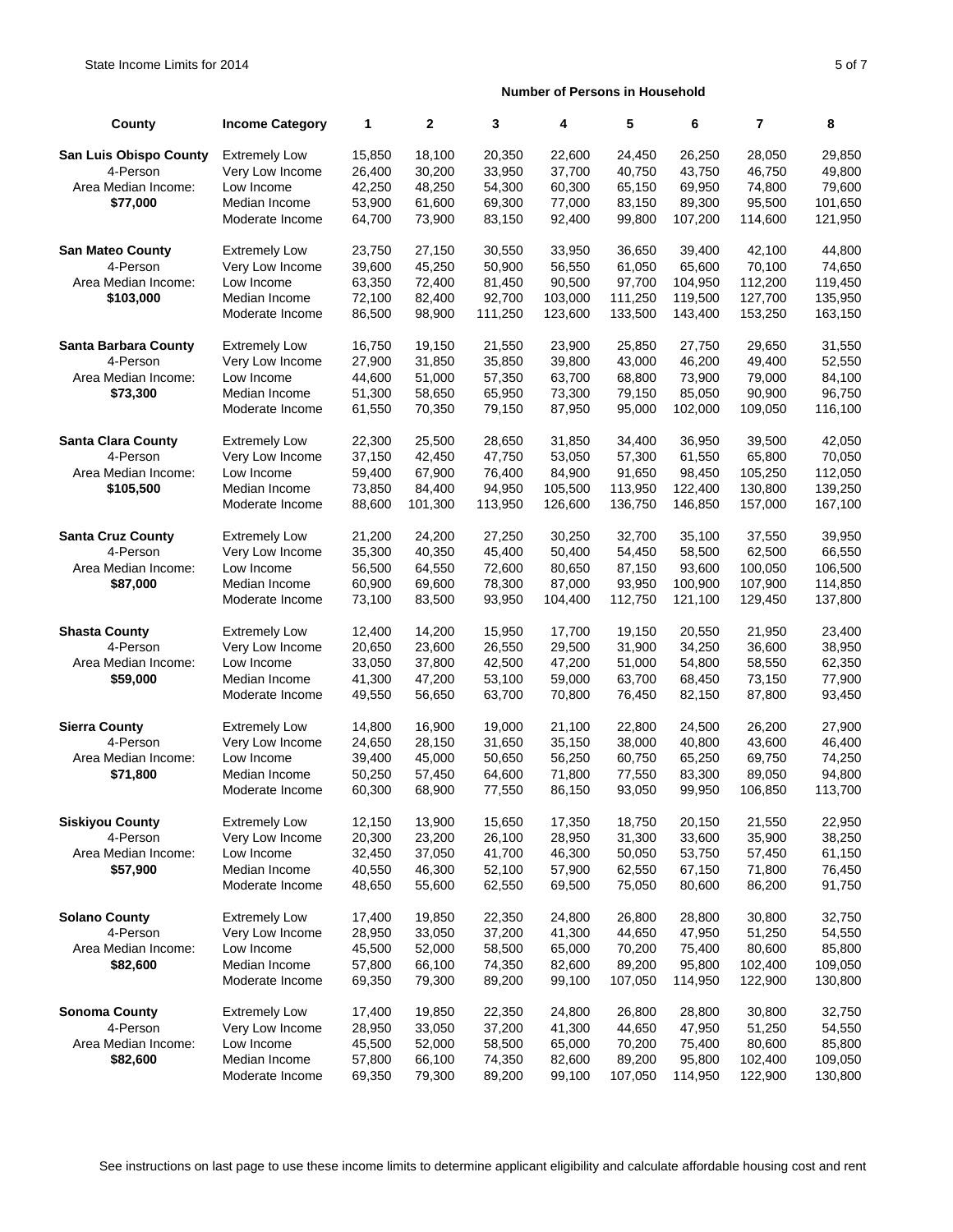| County                   | <b>Income Category</b> | 1      | $\mathbf{2}$ | 3      | 4       | 5       | 6       | $\overline{7}$ | 8       |
|--------------------------|------------------------|--------|--------------|--------|---------|---------|---------|----------------|---------|
| <b>Stanislaus County</b> | <b>Extremely Low</b>   | 13,050 | 14,900       | 16,750 | 18,600  | 20,100  | 21,600  | 23,100         | 24,600  |
| 4-Person                 | Very Low Income        | 21,700 | 24,800       | 27,900 | 31,000  | 33,500  | 36,000  | 38,450         | 40,950  |
| Area Median Income:      | Low Income             | 34,750 | 39,700       | 44,650 | 49,600  | 53,600  | 57,550  | 61,550         | 65,500  |
| \$62,000                 | Median Income          | 43,400 | 49,600       | 55,800 | 62,000  | 66,950  | 71,900  | 76,900         | 81,850  |
|                          | Moderate Income        | 52,100 | 59,500       | 66,950 | 74,400  | 80,350  | 86,300  | 92,250         | 98,200  |
| <b>Sutter County</b>     | <b>Extremely Low</b>   | 12,500 | 14,250       | 16,050 | 17,800  | 19,250  | 20,650  | 22,100         | 23,500  |
| 4-Person                 | Very Low Income        | 20,800 | 23,800       | 26,750 | 29,700  | 32,100  | 34,500  | 36,850         | 39,250  |
| Area Median Income:      | Low Income             | 33,250 | 38,000       | 42,750 | 47,500  | 51,300  | 55,100  | 58,900         | 62,700  |
| \$59,400                 | Median Income          | 41,600 | 47,500       | 53,450 | 59,400  | 64,150  | 68,900  | 73,650         | 78,400  |
|                          | Moderate Income        | 49,900 | 57,050       | 64,150 | 71,300  | 77,000  | 82,700  | 88,400         | 94,100  |
| <b>Tehama County</b>     | <b>Extremely Low</b>   | 12,150 | 13,900       | 15,650 | 17,350  | 18,750  | 20,150  | 21,550         | 22,950  |
| 4-Person                 | Very Low Income        | 20,300 | 23,200       | 26,100 | 28,950  | 31,300  | 33,600  | 35,900         | 38,250  |
| Area Median Income:      | Low Income             | 32,450 | 37,050       | 41,700 | 46,300  | 50,050  | 53,750  | 57,450         | 61,150  |
| \$57,900                 | Median Income          | 40,550 | 46,300       | 52,100 | 57,900  | 62,550  | 67,150  | 71,800         | 76,450  |
|                          | Moderate Income        | 48,650 | 55,600       | 62,550 | 69,500  | 75,050  | 80,600  | 86,200         | 91,750  |
| <b>Trinity County</b>    | <b>Extremely Low</b>   | 12,150 | 13,900       | 15,650 | 17,350  | 18,750  | 20,150  | 21,550         | 22,950  |
| 4-Person                 | Very Low Income        | 20,300 | 23,200       | 26,100 | 28,950  | 31,300  | 33,600  | 35,900         | 38,250  |
| Area Median Income:      | Low Income             | 32,450 | 37,050       | 41,700 | 46,300  | 50,050  | 53,750  | 57,450         | 61,150  |
| \$57,900                 | Median Income          | 40,550 | 46,300       | 52,100 | 57,900  | 62,550  | 67,150  | 71,800         | 76,450  |
|                          | Moderate Income        | 48,650 | 55,600       | 62,550 | 69,500  | 75,050  | 80,600  | 86,200         | 91,750  |
| <b>Tulare County</b>     | <b>Extremely Low</b>   | 12,150 | 13,900       | 15,650 | 17,350  | 18,750  | 20,150  | 21,550         | 22,950  |
| 4-Person                 | Very Low Income        | 20,300 | 23,200       | 26,100 | 28,950  | 31,300  | 33,600  | 35,900         | 38,250  |
| Area Median Income:      | Low Income             | 32,450 | 37,050       | 41,700 | 46,300  | 50,050  | 53,750  | 57,450         | 61,150  |
| \$57,900                 | Median Income          | 40,550 | 46,300       | 52,100 | 57,900  | 62,550  | 67,150  | 71,800         | 76,450  |
|                          | Moderate Income        | 48,650 | 55,600       | 62,550 | 69,500  | 75,050  | 80,600  | 86,200         | 91,750  |
| <b>Tuolumne County</b>   | <b>Extremely Low</b>   | 13,950 | 15,950       | 17,950 | 19,900  | 21,500  | 23,100  | 24,700         | 26,300  |
| 4-Person                 | Very Low Income        | 23,250 | 26,600       | 29,900 | 33,200  | 35,900  | 38,550  | 41,200         | 43,850  |
| Area Median Income:      | Low Income             | 37,200 | 42,500       | 47,800 | 53,100  | 57,350  | 61,600  | 65,850         | 70,100  |
| \$66,700                 | Median Income          | 46,700 | 53,350       | 60,050 | 66,700  | 72,050  | 77,350  | 82,700         | 88,050  |
|                          | Moderate Income        | 56,050 | 64,050       | 72,050 | 80,050  | 86,450  | 92,850  | 99,250         | 105,650 |
| <b>Ventura County</b>    | <b>Extremely Low</b>   | 18,800 | 21,450       | 24,150 | 26,800  | 28,950  | 31,100  | 33,250         | 35,400  |
| 4-Person                 | Very Low Income        | 31,300 | 35,750       | 40,200 | 44,650  | 48,250  | 51,800  | 55,400         | 58,950  |
| Area Median Income:      | Low Income             | 49,850 | 57,000       | 64,100 | 71,200  | 76,900  | 82,600  | 88,300         | 94,000  |
| \$89,300                 | Median Income          | 62,500 | 71,450       | 80,350 | 89,300  | 96,450  | 103,600 | 110,750        | 117,900 |
|                          | Moderate Income        | 75,000 | 85,700       | 96,450 | 107,150 | 115,700 | 124,300 | 132,850        | 141,450 |
| <b>Yolo County</b>       | <b>Extremely Low</b>   | 16,150 | 18,450       | 20,750 | 23,050  | 24,900  | 26,750  | 28,600         | 30,450  |
| 4-Person                 | Very Low Income        | 26,950 | 30,800       | 34,650 | 38,450  | 41,550  | 44,650  | 47,700         | 50,800  |
| Area Median Income:      | Low Income             | 43,050 | 49,200       | 55,350 | 61,500  | 66,450  | 71,350  | 76,300         | 81,200  |
| \$76,900                 | Median Income          | 53,850 | 61,500       | 69,200 | 76,900  | 83,050  | 89,200  | 95,350         | 101,500 |
|                          | Moderate Income        | 64,600 | 73,850       | 83,050 | 92,300  | 99,700  | 107,050 | 114,450        | 121,850 |
|                          |                        |        |              |        |         |         |         |                |         |